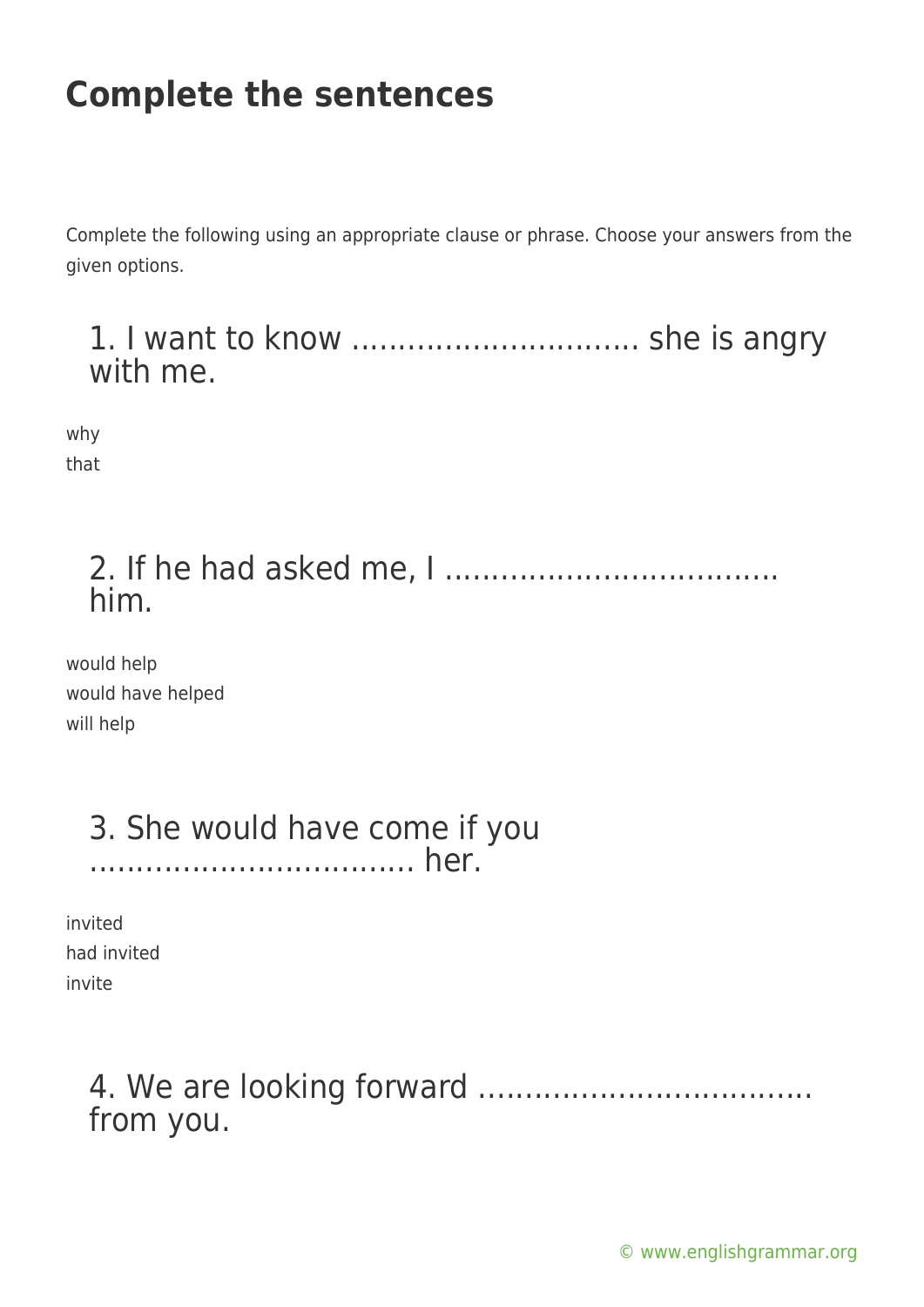to hear to hearing

### 5. No sooner did we hear the gunshots than we .................................. to the camp.

rushed rush have rushed

### 6. Would you mind ........................................ a bit?

to move moving

#### 7. She is very fond ...................................... her grandchildren.

of with off

# 8. He enjoys ..................................... in the sea.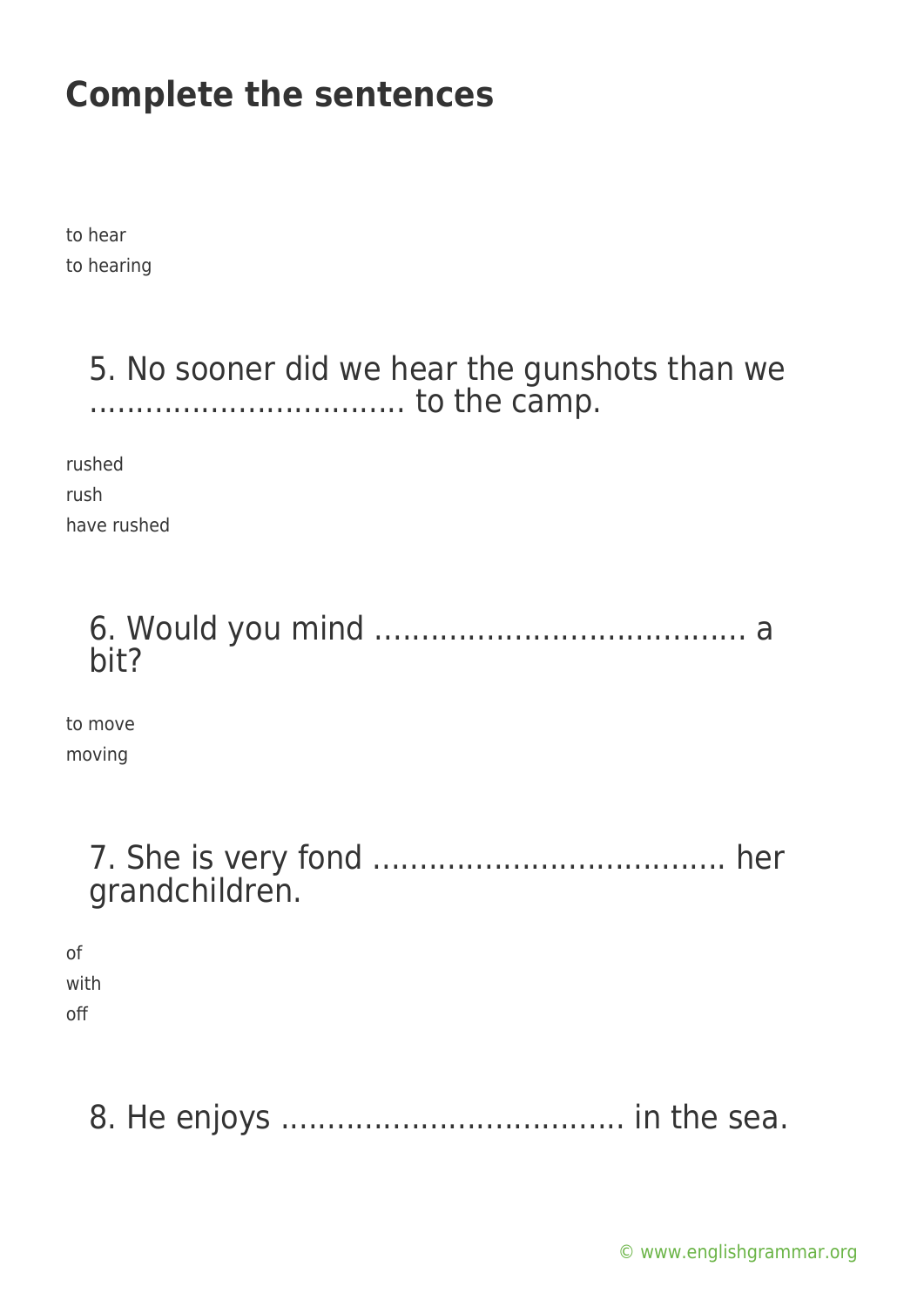swimming to swim

### 9. She accused me ........................................... her dog.

to poison for poisoning of poisoning

### 10. She is very confident …………………..

to win of winning about winning

#### Answers

- 1. I want to know why she is angry with me.
- 2. If he had asked me, I would have helped him.
- 3. She would have come if you had invited her.
- 4. We are looking forward to hearing from you.